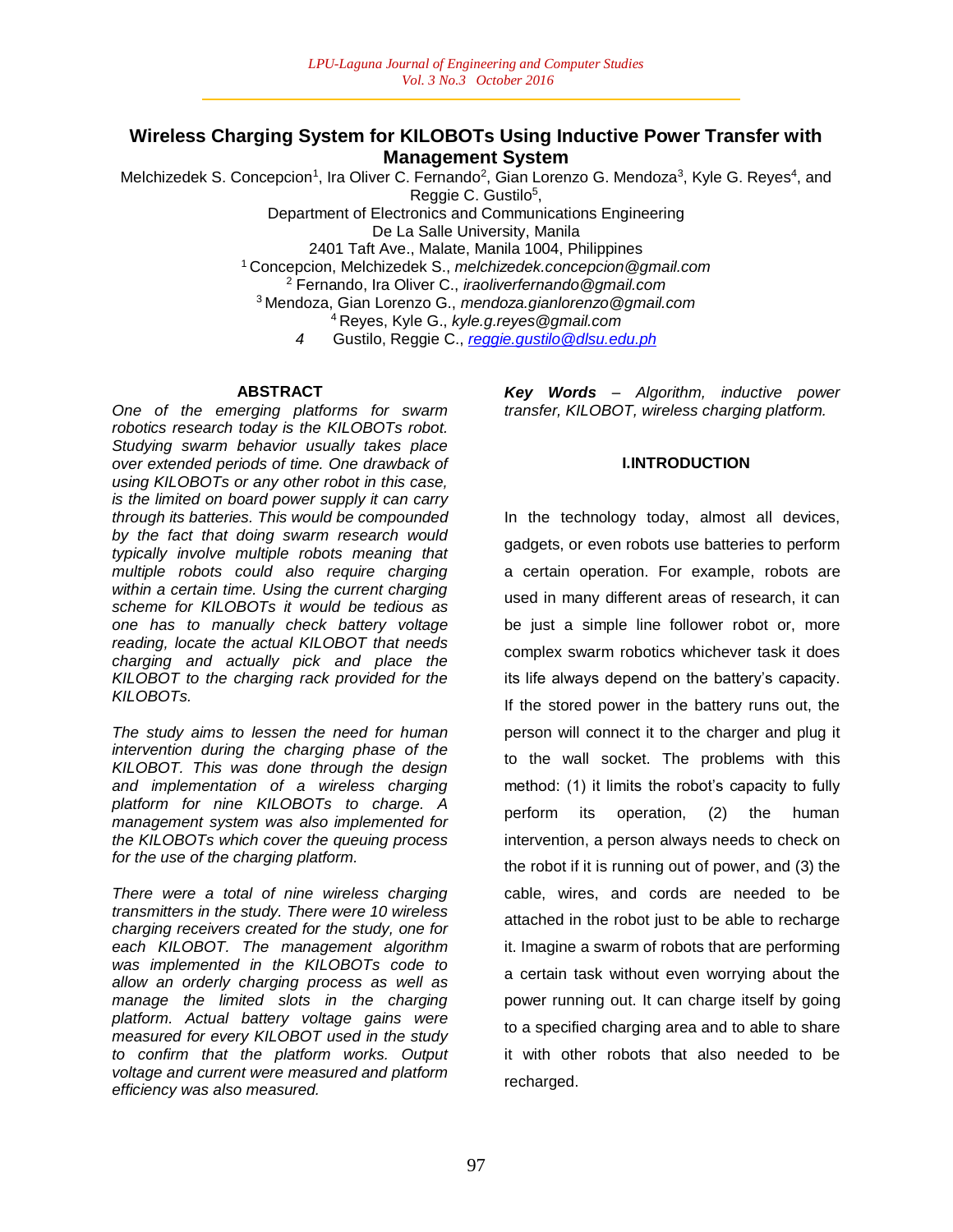The study deals with the wireless charging of multiple robot or also known as swarm robots. Several theses from De La Salle University, which deals with power transfer using microwaves [1], and Sri Eshwar College, which deals with the power transfer by utilizing inductive power transfer [2] both study deals with the study of power transfer. The theoretical considerations behind these studies are being integrated in the study of swarm robotics. The swarm robots that will be used in this study are called KILOBOTs. KILOBOTs are tiny robot about 3.3cm tall that is invented by a research group in Harvard University [3]. A KILOBOT can be programmed to be able communicate with other KILOBOTs surrounding it.

The study is composed of two major areas: (1) wireless charging system which is composed of the arena, transmitter circuit, and receiver circuits, (2) Algorithm that will be programmed into the KILOBOTs that will serve as the management system of the wireless charging platform.

### **II. DESIGN CONSIDERATIONS**

#### A. Wireless Power Transfer Overview

Inductive Power Transfer is a process where the output of power is caused by the transmitting of energy from the transmitter circuit to the receiver circuit through an oscillating magnetic field. Ampere's Law and Faraday Induction are the two main theories that explain how the power transfer would work.

Wireless power transfer starts with the oscillating driver which drives the primary coil. The primary coil would only produce a changing magnetic field if the driver is oscillating. In the study, this would be achieved by using a Hartley Oscillator and the primary coil would be the inductive elements of the Hartley Oscillator. The magnetic field produced by the primary coil would then induce a voltage in the secondary coil, the receiver. The magnitude of this voltage would be dependent on the amount of magnetic field lines the secondary coil would be able to cut through. The more enclosed the secondary receiver is with the magnetic field of the primary coil, the higher the induced voltage and power would be available in the receiver circuit.

#### B. Transmitter Circuit

The transmitter circuit in the study is a Hartley Oscillator circuit Fig. 1. *L1* and *L2* are made up of A.W.G. # 33 enamel coated magnetic wire. #33 was selected because it was small enough that skin effect in the operating frequency is negligible as well as light enough for use as receiver coil for the KILOBOT receiver circuit. The wire was hand wound to be a center-tap inductor with a  $14 + 16$  configuration. Inductance values can be seen in the table I and were measured using an LCR meter.

The values of the inductance would be used in determining the operating frequency of the oscillator circuit which is given in equation 1. With a known value of *L* and a desired operating frequency of 100 kHz, the value for *C* could then be solved which would be 173.495 nF.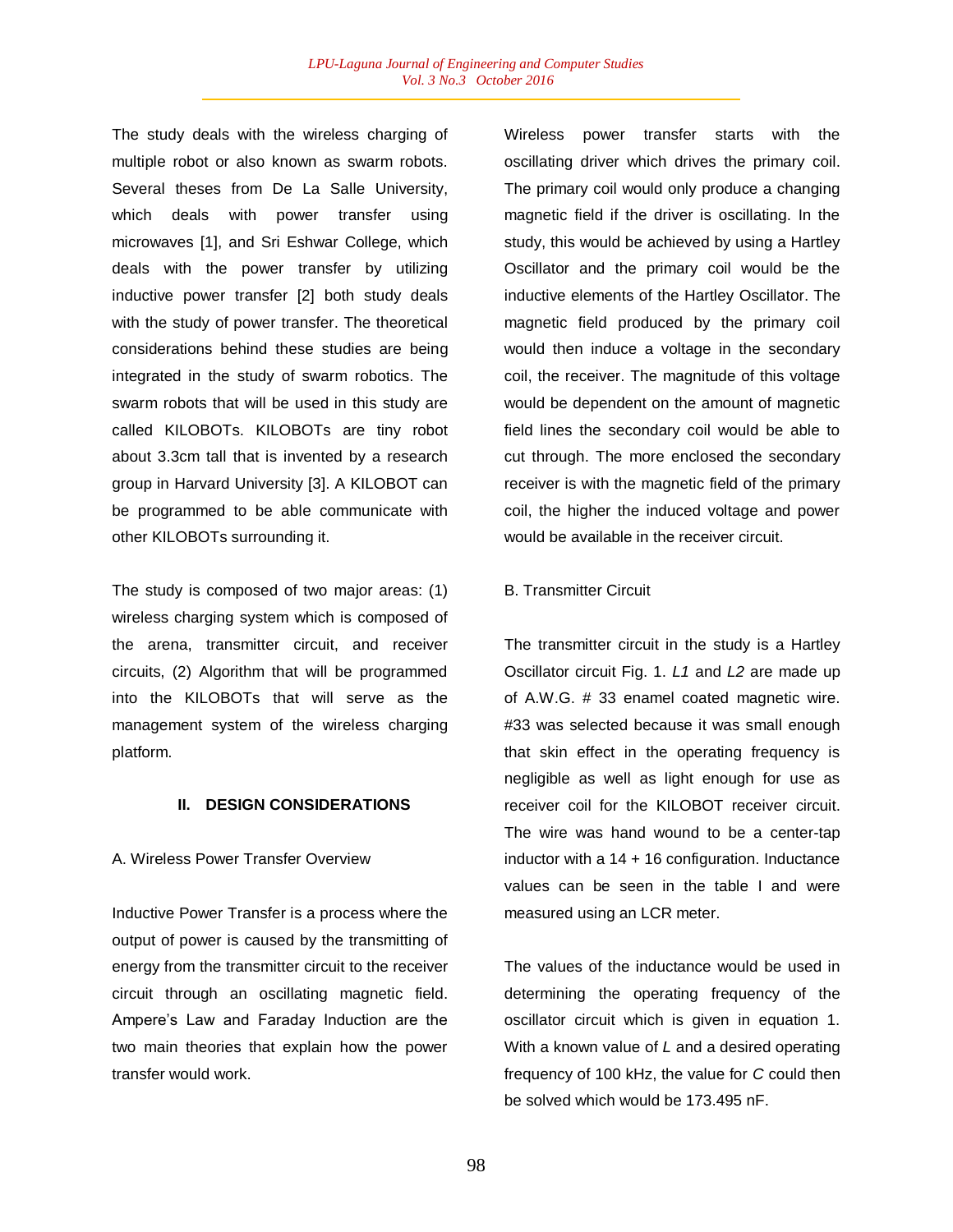

Fig. 1 Hartley Oscillator Circuit used as the primary coil driver for the study



| <b>Transmitter Coil</b> |                                              |                               |  |  |  |  |
|-------------------------|----------------------------------------------|-------------------------------|--|--|--|--|
| Configuration           | <b>Measuring</b><br><b>Points</b>            | <b>Measured</b><br>Inductance |  |  |  |  |
| <b>Single Coil</b>      | L1 (Primary)                                 | $21.66 \mu H$                 |  |  |  |  |
| <b>Single Coil</b>      | L <sub>2</sub> (Feedback)                    | $21.75 \mu H$                 |  |  |  |  |
| 3 Coil Array            | <b>End to End</b><br>(Primary +<br>Feedback) | $14.6 \mu H$                  |  |  |  |  |

$$
freq = \frac{1}{2\pi\sqrt{LC}}_{\text{Equation 1}}
$$

Where: *freq.* = Operating Frequency *L* = Total Inductance *C* = Tuning Capacitance

C.

#### Receiver Circuit

The receiver circuit would be used for the charging of the KILOBOT. The receiver coil is also made up of the same wire used for the transmitter and also the same number of total turns which would be 30 turns. The receiver coil was wound on a 1" diameter pipe nipple. For the receiver coil, equation 1 would still apply. The measured value of the coil was 30.66 μH. The solved value for the capacitor of the receiver was 95.52 nF.

D. Charging Platform and Circuit Box



Figure 2(b) Figure 2a Underside view of proposed wooden canopy Figure 2b Proposed circuit box for transmitter

Figure 2 shows the charging platform canopy and Circuit box for the study. Figure 2a shows the underside of the canopy where the transmitting coils would be placed. Figure 2b shows the proposed circuit box of the study where all the components of the transmitter, except the coils, would be housed. The charging platform would include a canopy that would be placed above the arena. The canopy would serve as a mounting point for the transmitter coils of the circuit which needs to be above the KILOBOTs. The LED strips which serve as guide lights for the KILOBOTs would also be placed under the canopy.

### **III. Circuit Implementation and Setup**

### A. Transmitter Circuit



Fig. 3. Wooden canopy with LED strips and Transmitter Coils mounted.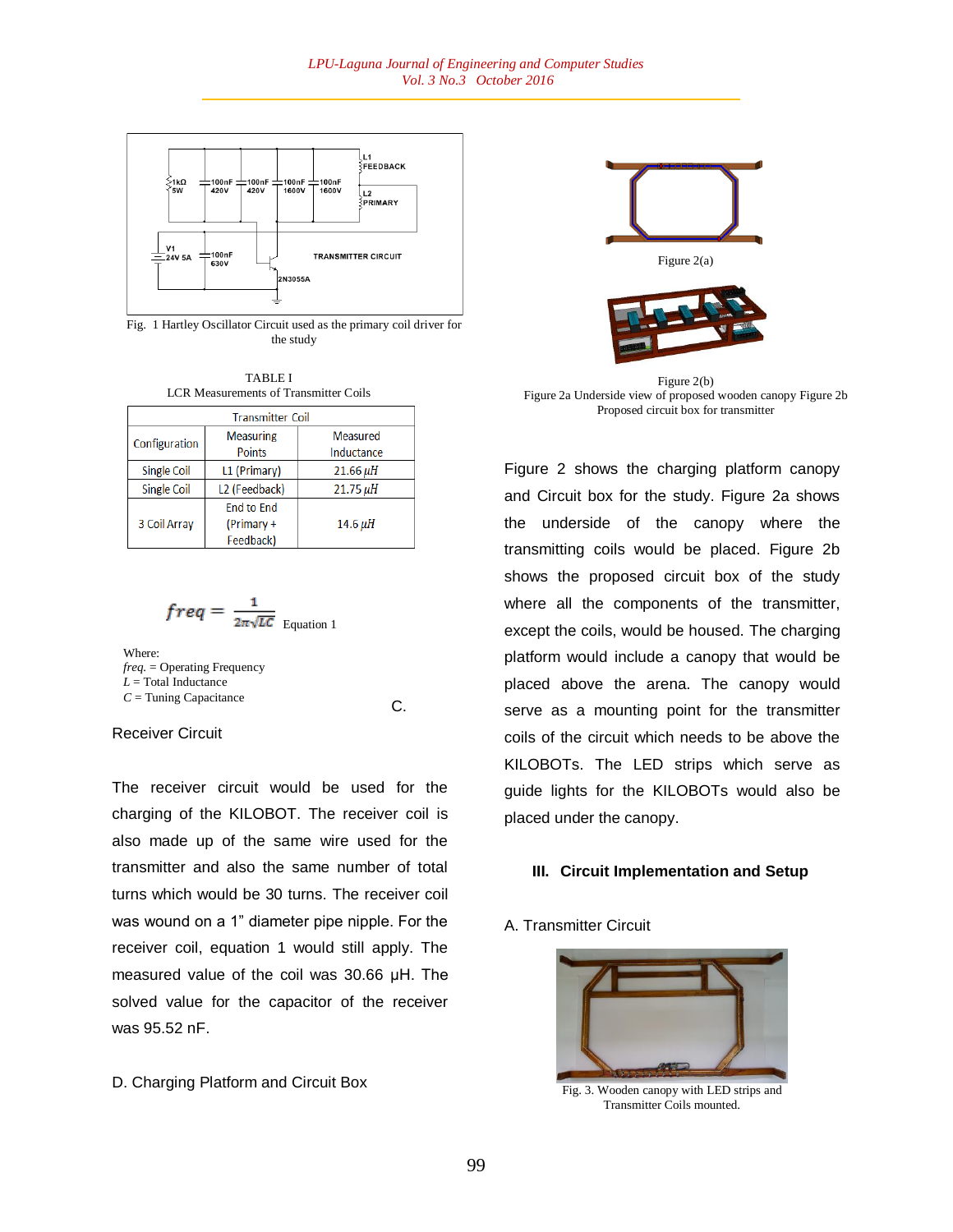Figure 3 shows the underside view of the Canopy where transmitter coils were mounted. The transmitter coils are the ones in the bottom center of the image. The LED strips are the white lines that follow the outline of the canopy. The canopy would be placed above the glass arena where the KILOBOTs would roam. Fig. 4 shows the transmitter coils arranged in a line before placement in the canopy. The nine coils are grouped together by threes. The coils in each group are connected in parallel to each other.





Fig. 5. Circuit Box with transmitter components mounted.

The transmitter coils are wounded in the guidepost in the shape of a square with the guidepost in the four corner 3 cm apart. A Hartley Oscillator requires a center-tap configuration for the inductive component. The number of turns was a total of 30 based on the number of turns used in the receiver circuit using 14+16 configurations

Figure 5 shows the second part of the transmitter circuit. The Circuit box is located outside the arena because of the weight limitations of the Canopy. This is where the

power supply, transistors mounted on heat sinks, capacitors, and terminal blocks are mounted. The 3 coiled wires near the top of the image are the stranded wires used to connect the circuitry box to the transmitter coils in the canopy. It is connected to transmitter coils via #18 stranded wires which is also color coded depending on their function. Both of the Canopy and the Circuit box should be connected with each other in the transmitter circuit to function.

#### B. Receiver Circuit

The reciever circuit is made up of tuned tank circuit, rectifier, and a voltage regulator. The tuned tank circuit is composed of inductor and capacitor which is parallel to each other. The value of the inductor and capacitor was computed based on the desired frequency. The rectifier used a 1N4148 diode because of it acts as a fast switching diode. The voltage regulator used in the circuit was LM7806. Figure 6 shows a sample receiver circuit with coverings removed. The receiver circuit contains the receiver coil, LM7806 voltage regulator, tuning capacitor (blue component in the left). The middle of the receiver circuit board is reserved for the LDR module which is used for the KILOBOT management algorithm.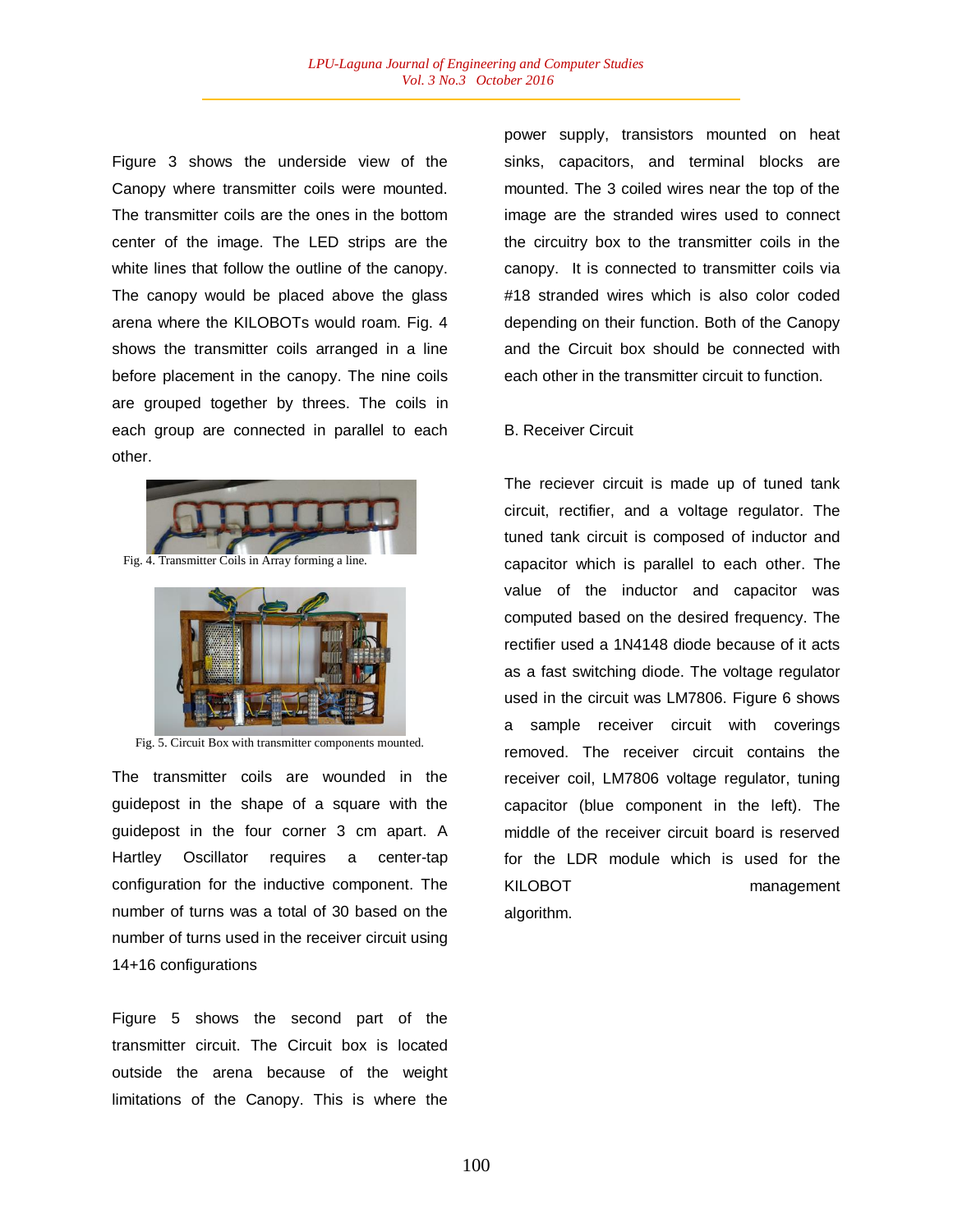

Fig. 6. Sample receiver module with coverings removed.

.



Fig. 7. KILOBOT with receiver module attached compared to original KILOBOT.

Figure 7 shows a comparison of a KILOBOT with receiver module attached (right KILOBOT) and a regular KILOBOT (left KILOBOT). The receiver module on the KILOBOT has the same components as shown in Figure 6, the black covering is added to provide support for the transmitter coil placed above. A construction paper was wrapped around the receiver circuit to provide structural support for the receiver coil and to to help block ambient light of the surroundings out of the LDR sensor in the receiver. Although not shown, the bottom of the receiver module has a folder – alluminum foil – folder sandwich. This serves as an RF sheild to prevent the electromagnetic field from disrupting the ICs in the KILOBOTs.

One of the objectives of this study was to have a 6V and 350mA output rating for the reciever. A dummy load module was made to measure the voltage and current ratings of the receiver. The components are similar to the receiver circuit the only difference between the KILOBOT receiver circuit and dummy load is that load resistors are connected to the output of LM7806.

Shown in Fig 8 is the actual circuit of the dummy load which is used to measure the output of the transmitter circuit. The actual dummy load is composed of three 50Ω parallel resistor and 0.1Ω shunt resistor. The connectors to the receiver coils are not yet attached. Heat sink was attached and high wattage resistors were used due to the relatively high expected current draw.



Fig. 8. Dummy Load module used for the 6V 350mA test

#### C. Management System

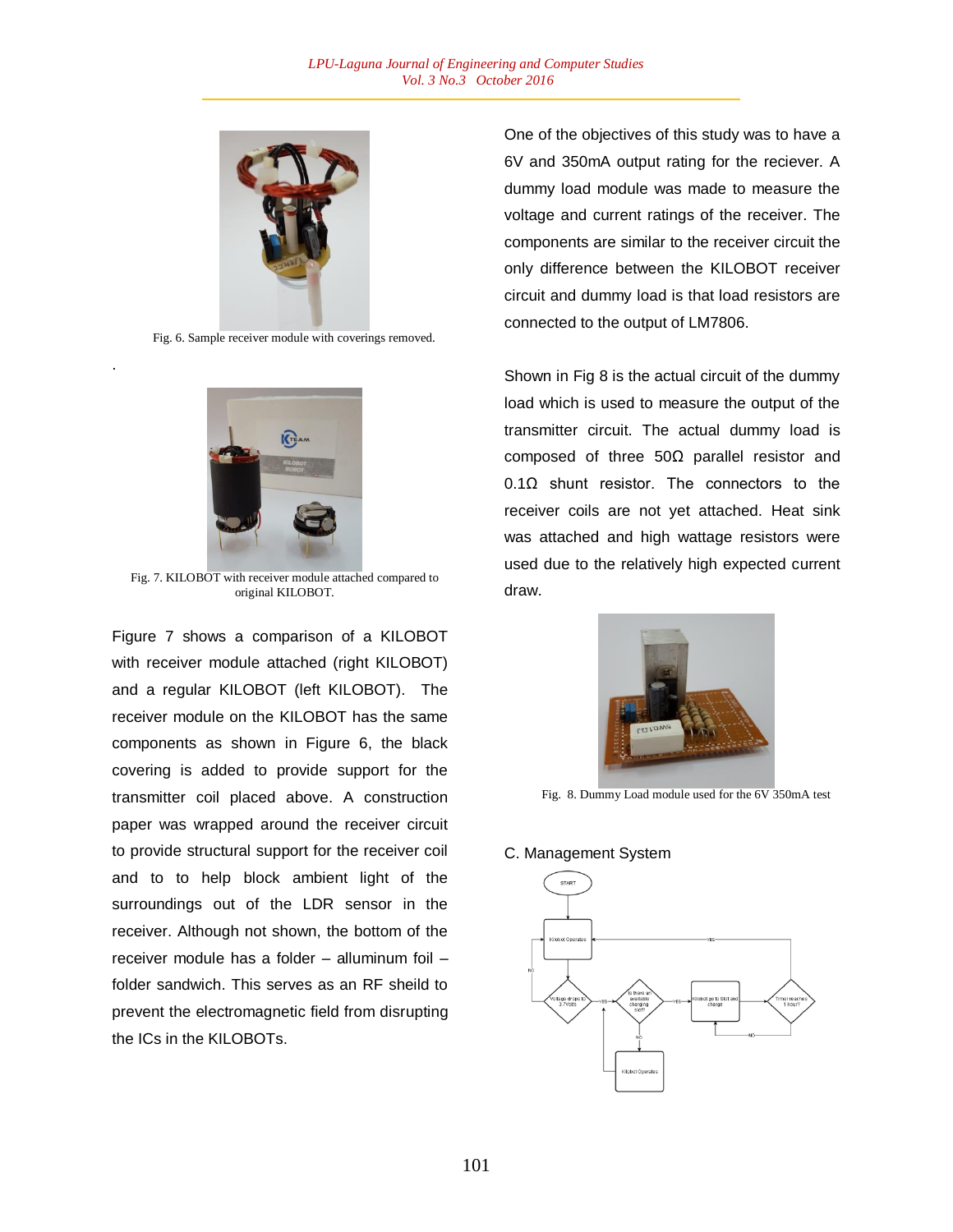# Fig. 9. Flow diagram of the Charging Algorithm of the KILOBOTs

As shown in Fig 9, the process of the algorithm is first the KILOBOT will check its voltage level, if it is below 3.7V. If it is below the voltage trigger, 3.7V, the KILOBOT will then proceed to the charging area, and check if there is still an available slot to charge. If there is none, the KILOBOT will then enter into sleep mode until a signal is transmitted by the other KILOBOTs that there is an available slot in the charging area. The charging of a KILOBOT will take about one hour before it resumes its operation.



Fig. 10. KILOBOTs Queuing

Shown in Fig 10 the queuing part of the algorithm. The black circle shows the area where the KILOBOT needs to proceed if its voltage level reaches 3.7V or below. Also, only one KILOBOT will be allowed under the red LED area at any given time. If all the slots in the charging area are occupied, and one KILOBOT reaches the voltage trigger, 3.7V, it will enter to sleep mode until there is a slot available.



Fig. 11. KILOBOTs Charging

Fig 11 shows that the drained KILOBOTs from the algorithm will then proceed to the charging area. As shown above, the first KILOBOT and the second KILOBOT is the only ones recharging. The third KILOBOT will wait for the fourth KILOBOT before it recharges itself. The reason behind this is that when the KILOBOT begin to charge itself, it will turn off any communication to other KILOBOT. The last KILOBOT in the charging pad will serves as a beacon for other KILOBOTs.

## **IV. DATA AND RESULTS**

TABLE II shows that during all three trials, all the KILOBOTs are charging. It can be seen that after an hour of charging the voltage level increase in a range of 100mV to 300mV. Fig 12 shows that some of the area of the charging area have different output with each other. It should be taken to consideartions that all the coils are hand-wounded, meaning all the coils are different from each other. Also shown in the Fig 12 a relatively small voltage gain. The reasons that the researches could think that causes this are: (1) KILOBOTs have internal limiting circuitry which reduces the maximum draw of the charging current, and (2) choice of initial voltage. Since the KILOBOTs are programmed to proceed to the charging area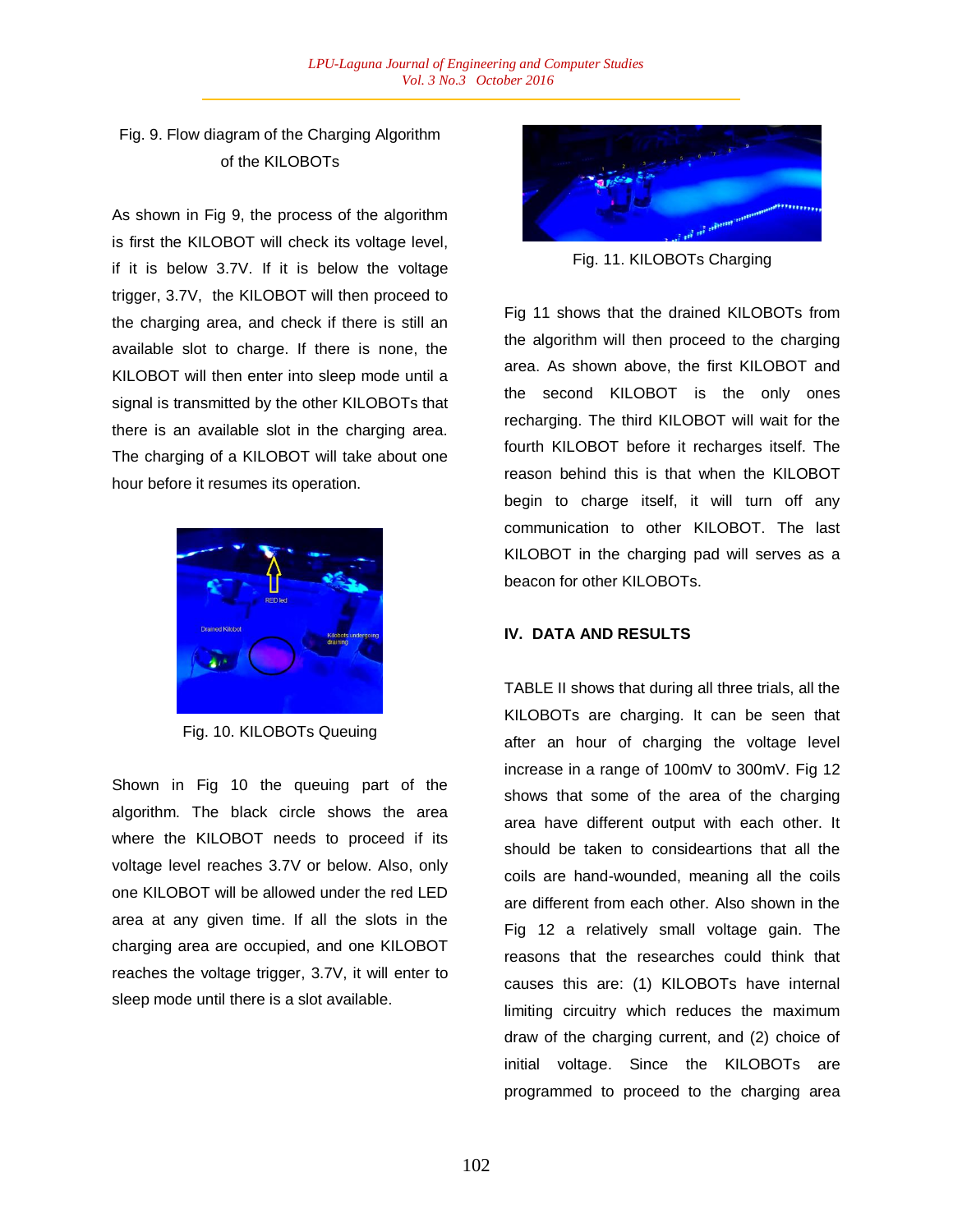when the voltage level reaches 3.7V which is still close to the 4.2V full charge level and Lithium-ion batteries follows charging principle that the current drawn would be proportional to the difference in the full voltage and initial voltage. Therefore the lower the initial battery voltage the higher the charge rate would be. That is the reason for the spike seen in Fig 12 which was KILOBOT 2053/4 charging from 3.03V instead of 3.7V which causes it to draw more current. The same could also be said for KILOBOT 2243/6 which started from 3.14V instead of 3.7V.

TABLE III shows the load current, transmitter current, and calculated efficiency of the platform with a seperation distance of 1cm between the transmitter coils and the receiver coils. One objective of this study is to have an efficiency of at least 60%. As seen in TABLE III all coils have an efficiency above 60%. The table also shows that there is a slight deviation in terms of efficiency percentage among all the coils and again due to the fact that all coils are hand wound and would never be exactly same with each other.



| Result of KILOBOTs Charging |         |            |          |            |          |            |                |
|-----------------------------|---------|------------|----------|------------|----------|------------|----------------|
|                             |         | Trial 1    |          | Trial 2    |          | Trial 3    |                |
| Coil                        | Kilobot | V(initial) | V(final) | V(initial) | V(final) | V(initial) | V(final)       |
| #                           | Tag     |            |          |            |          |            |                |
| $\mathbf{1}$                | 2050/3  | 3.77       | 4.12     | 3.79       | 4.16     | 3.78       | 4.11           |
| $\overline{c}$              | 2243/8  | 3.75       | 3.89     | 3.77       | 4.04     | 3.76       | 3.88           |
| 3                           | 2243/2  | 3.71       | 4.02     | 3.78       | 3.99     | 3.75       | $\overline{4}$ |
| $\overline{4}$              | 2243/3  | 3.72       | 4.05     | 3.76       | 4.09     | 3.73       | 4.08           |
| 5                           | 2243/0  | 3.74       | 3.85     | 3.76       | 3.87     | 3.76       | 3.92           |
| 6                           | 2243/1  | 3.72       | 3.93     | 3.79       | 4.12     | 3.79       | 3.94           |
| $\overline{7}$              | 2243/7  | 3.71       | 3.99     | 3.75       | 3.87     | 3.7        | 3.96           |
| 8                           | 2053/4  | 3.03       | 3.73     | 3.78       | 3.88     | 3.56       | 3.98           |
| 9                           | 2243/6  | 3.14       | 3.88     | 3.76       | 3.94     | 3.73       | 3.84           |
| 10                          | 2243/4  | 3.76       | 4.01     | 3.8        | 4.01     | 3.71       | 4.05           |

TABLE II

Fig 13 and Fig 14 shows the V<sub>out</sub> values obtained during the 6V 350mA dummy load test. The results show that the values are mostly within the tolerated values of LM7806. The specified output voltage tolerance of an LM7806CT that was used in this study is  $\pm 4\%$ , which would be  $\pm 0.24$ V and therefore a projected output voltage of 5.76V to 6.24V. One probable reason as to why the results have value less than the projected tolerance is due to loading effect where the voltage regulator drops the output voltage to provide the current being drawn.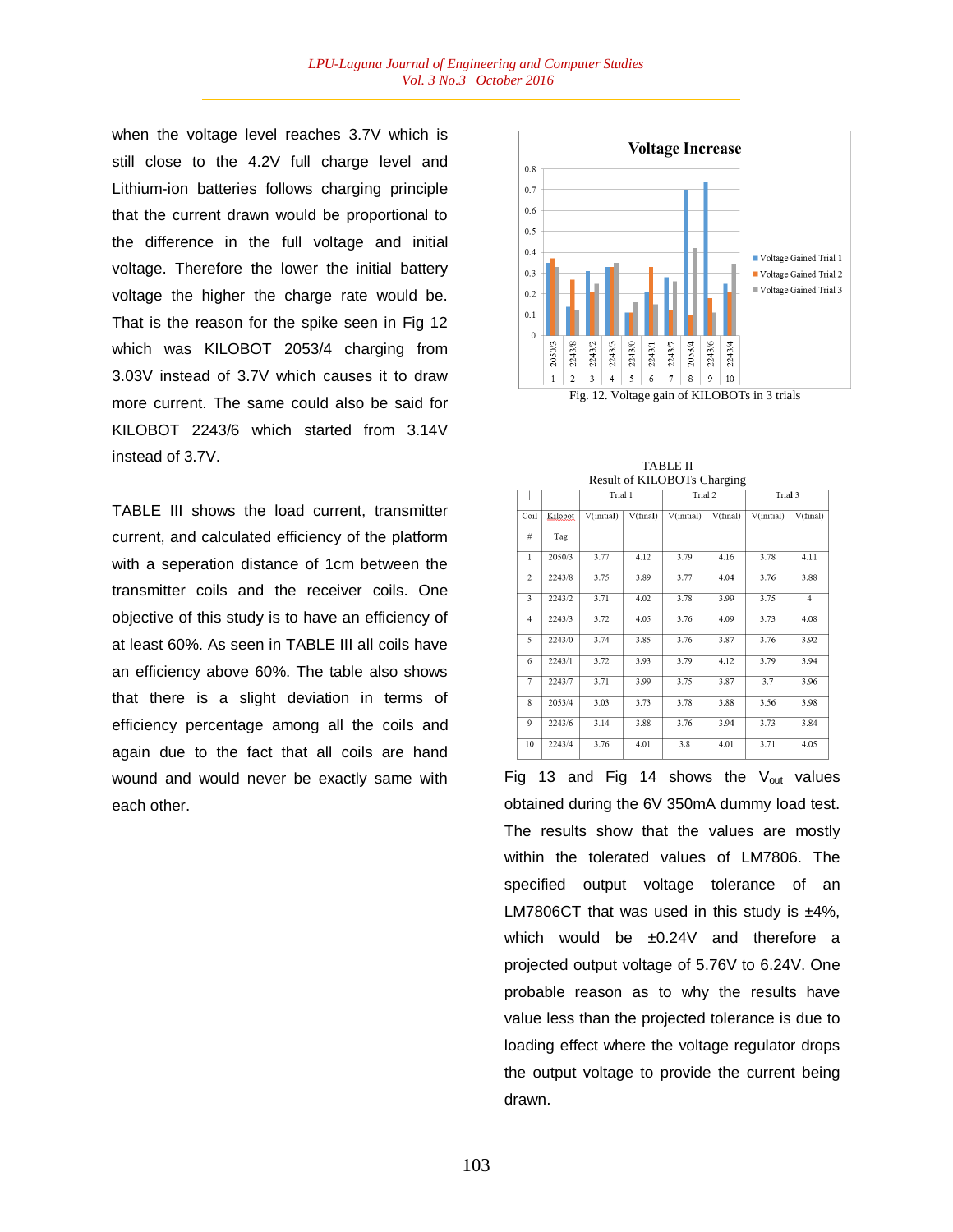TABLE III Efficiency of Different Transmitter Coils

| Emergicy of Different Transmitter Cons |                         |                             |                  |  |  |
|----------------------------------------|-------------------------|-----------------------------|------------------|--|--|
| coil                                   | Load<br>current<br>(mA) | Transmitter<br>current (mA) | Efficiency @ 1cm |  |  |
| $\overline{1}$                         | 373                     | 590                         | 63.22033898      |  |  |
| $\overline{2}$                         | 373                     | 620                         | 60.16129032      |  |  |
| 3                                      | 373                     | 610                         | 61.14754098      |  |  |
| 4                                      | 373                     | 580                         | 64.31034483      |  |  |
| 5                                      | 373                     | 570                         | 65.43859649      |  |  |
| $\overline{6}$                         | 373                     | 600                         | 62.16666667      |  |  |
| 7                                      | 373                     | 600                         | 62.16666667      |  |  |
| $\overline{\mathbf{8}}$                | 373                     | 610                         | 61.14754098      |  |  |
| 9                                      | 373                     | 580                         | 64.31034483      |  |  |



Fig. 13. Different  $V_{\text{out}}$  values obtained during the study (Coils  $1 - 5$ )



Fig. 14. Different  $V_{\text{out}}$  values obtained during the study (Coils  $6 - 10$ )

Fig 15 and Fig 16 shows the chart of all the Iout values obtained during the study. The average Iout value is 359.62 mA, the lowest obtained value is 341mA and the highest is 377mA. Looking at the figures below, there are only six

values that fall below the 350mA level out of the total 90 values. Figure 15 shows the histogram of Iout values for coils 1 to 5 under positions 1 through 9. Fig 16 shows the histogram of lout values for coils 6 to 10. Figure 15 contains the 6 measurements that fall below the 350 mA value. All of the measurements for coils  $6 - 10$ , Fig 16, fall above the 350 mA. It can be noticed that the values of the current measurements tend to vary without a pattern and it can also be seen that most of the measurements tend to be near the 360mA line.



Fig. 15. Different Iout values obtained during the study (Coils 1 to 5)



Fig. 16. Different I<sub>out</sub> values obtained during the study (Coils 6 to 10)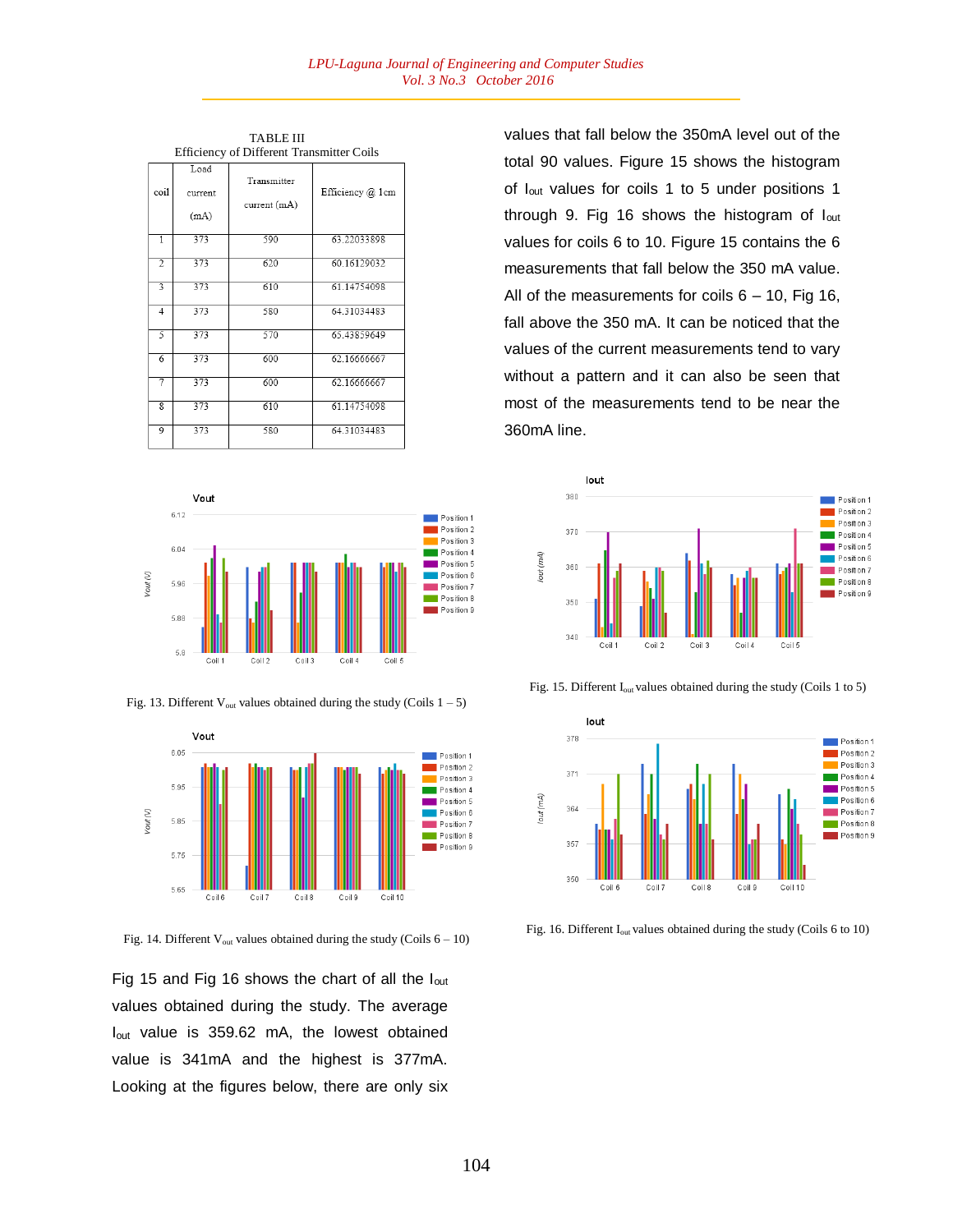

# Fig. 17. Algorithm of the 1<sup>st</sup> KILOBOT to the 10<sup>th</sup> KILOBOT

In the algorithm, the KILOBOTs are programmed individually. The KILOBOTs to have their own unique ID named Tx. The ID Tx that is assigned to the KILOBOT and it will be the order of the KILOBOTs. The study uses 10 KILOBOTs, the first KILOBOT will have an ID of Tx=1 up to the tenth KILOBOT which will have an ID Tx=10. In the charging part of the algorithm, the KILOBOT will either charge for 1 hour or until the battery of the KILOBOT is full. Let the first KILOBOT be KB1 and the tenth KILOBOT be KB10. KB1 will move to the first slot and when KB1 is in the first slot, it will start to transmit until KB2 will receive the transmitted signal. The behavior is the same to other KILOBOTs in the charging part of the algorithm. The reason why the KILOBOTs wait for the other KILOBOTs is that when the KILOBOTs start to charge, the KILOBOT cannot transmit signals. When the other KILOBOTs has finished charging because they are fully charge, the KILOBOT will have to wait for the KILOBOT next to it to finished charging e.g. when KB1 is not yet finished while KB2 is finished. KB2 will have to wait until KB1 is finished. When KB1 is finished charging KB1 will now move to the to

the drain area. The other KILOBOTs that are still charging will continue to charge even if KB1 left the charging area. KB2 to KB8 has the same behavior of when the charging is done. The KILOBOTs will now move to the draining pad. KB9 has an additional function because KB9 will signal KB10 if KB9 is done charging. KB9 will transmit a signal to KB10 that is on sleep mode to wake up and move towards the first slot of the charging area. Because there are only 9 slots in the charging area KB10 will have to wait for the other KILOBOTs to finish charging. KB10 will go into sleep mode while KB9 is not yet finished charging. When KB9 is finished charging, KB9 will transmit a signal to KB10 and will now move to the charging area. Unlike the charging part of the algorithm where the KILOBOTs will have to wait for the other KILOBOTs, the KILOBOTs in the draining area does not need to wait for the other KILOBOTs before draining. The KILOBOTs will continue draining until the KILOBOT reaches 3.7 volts (Note: The battery of the KILOBOT is 4.2V as opposed to the 3.7V stated in the KILOBOT User Manual). When the KILOBOTs reach 3.7 volts the KILOBOTs will now move back to the charging area. When other KILOBOTs has finished draining. The KILOBOTs will have to wait for the next KILOBOT to finished draining. When KB1 is not yet finished draining KB2 will wait for KB1 to finished draining before moving. The behavior is the same to other KILOBOTs in the draining part of the Algorithm. Block diagram is presented in Figure 5.30.